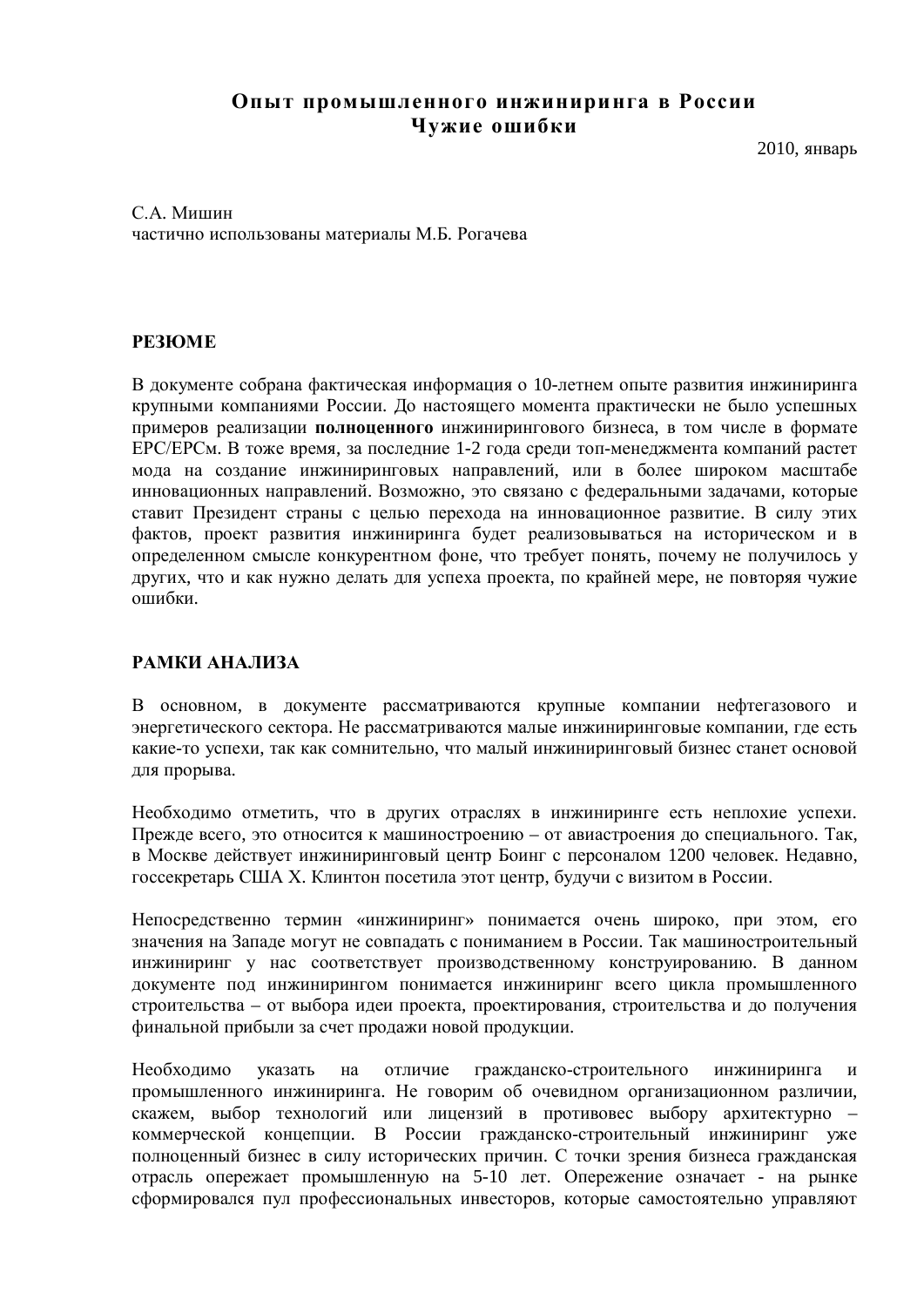всем циклом инвестиционного проекта, как аналогом ЕРС/ЕРСм контракта. В отличие от промышленных инвесторов гражданские инвесторы считают свои проекты не затратами, а бизнесом, который должен приносить оптимальную прибыль. В силу этого, для гражланских инвесторов совокупная цена проекта является не абстрактным управленческим параметром, а фактором, напрямую влияющим на их прибыль.

Кроме того, в первую очередь анализируются организационные инициативы с участием западных инжиниринговых компаний или с явным влиянием западного опыта. По умолчанию считаем, что автономное развитие какой-то российской компании в мощную ЕРС/ЕРСм организацию технически возможно, но, по-видимому, на это уже нет времени.

# НЕДАВНО НАЧАТЫЕ ИНИЦИАТИВЫ

Из СМИ и других источников информации известно о следующих инициативах в течение последнего года:

- Внешэкономбанк совместно с SNC Lavalin создал компанию ВЭБ-инжиниринг. Согласно официальному релизу компания будет заниматься экспертизой проектов, финансируемых банком. По косвенной информации, создатели ставят далеко идущие цели и намерены создать полноценную компанию. Следует сказать, что еще в советское время ВЭБ осуществлял финансирование зарубежных строительных проектов и имел в своем составе сильное экспертное подразделение. так что, в определенном смысле, ВЭБ продолжает старые традиции. Кроме того, не совсем ясно, как создатели будут решать проблему конфликта интересов – экспертная компания не может управлять (реализовывать) проектом, и наоборот.
- ВНИПИнефть, где 48% акций принадлежат SNC Lavalin, активно и публично лоббирует создание мощной государственной инжиниринговой компании. Повидимому, за патриотическими словами о защите интересов страны и выдавливании иностранных компаний стоит банальная цель концентрации заказов во ВНИПИнефти. В частности, в рамках этой концепции не ясно, как быть с покупкой конкурентных западных технологий. Именно покупка лицензий является основной причиной привлечения западных инжиниринговых компаний, так как получение технологических гарантий, и привлечение финансирования от западных финансовых институтов возможно только при участии западных инжиниринговых компаний.
- **Группа E4 и General Electric Energy** объявили о подписании соглашения о совместных действиях при поиске заказчиков. Эти компании уже имеют опыт взаимодействия в действующих проектах
- Лукойл объявил о создании научно-технологического холдинга Лукойл-Инжиниринг.
- Под эгидой РЖД компании Трансмашхолдинг и Bombardier создали инжиниринговое партнерство в равных долях для разработки новой транспортной техники.
- **Роснефть, Стройтрансгаз и РусГидро** также обсуждают развитие инжиниринга с участием западных компаний.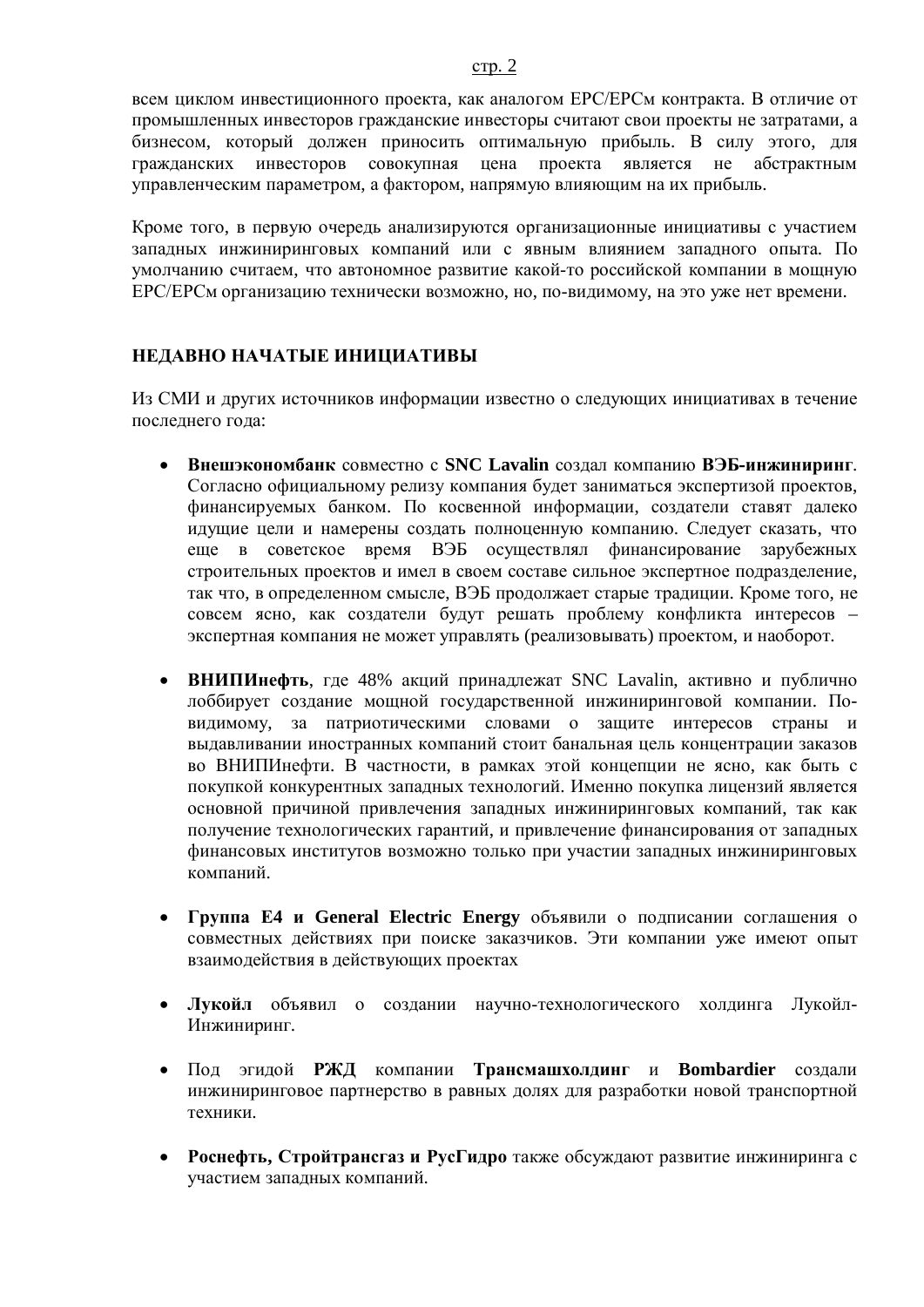#### c<sub>Tp</sub>. 3

С одной стороны, эти инициативы можно трактовать как определенную моду, примерно так, как в начале 1990-х «каждая» компания создавала свой собственный банк. Более того, по неформальной информации идет скрытое соревнование «кто успеет первым» или в зеркальном отражении «не дать конкуренту прийти первым». Возможно, существует ненаписанный заказ сверху на инициативы по инновационному развитию. Понятно, что компания с высоким качеством инжиниринга и с российскими корнями будет мощным инструментом инвестиционного движения и, как следствие, станет оператором немалых финансовых ресурсов.

То, что эти инициативы можно в какой-то степени считать модой, говорит тот факт, что передовой инжиниринговый опыт предполагается копировать из Европы и Северной Америки или Японии. В тоже время, такие инжиниринговые центры как Китай или Турция по умолчанию считаются недостойными партнерами.

С другой стороны, надо также отметить, что создание инжинирингового бизнеса является мощным управленческим вызовом в силу высокой интеллектуальной компоненты такого дела. Точно также, СССР ранее доказывал свое преимущество через технические проекты, космос, гидростанции. Собственно и на Западе имеется аналогичное отношение к техническим инновациям. Компания, имеющая высокую публичную оценку своего технического уровня, только за счет такого PR существенно повышает свою капитализацию. Поэтому, и в России почти у каждой управленческой команды, после того как налажен основной бизнес, появляется соблазн попробовать свои силы в инновациях и инжиниринге.

## ИНИЦИАТИВЫ ПОСЛЕДНЕГО ДЕСЯТИЛЕТИЯ

К наиболее известным проектам развития инжиниринга последних 10-ти лет можно отнести<sup>.</sup>

- **Атомстройэкспорт и Технопромэкспорт**. Эти две компании относятся к наиболее крупным игрокам на ЕРС-рынке в российской энергетике, как тепловой, так и атомной (входят в первую пятерку стройподрядчиков по по объему выручки). В тоже время, данные компании не относятся к start-up компаниям, т.е. к компаниям, созданным с нуля. Обе компании начинают свою историю еще в 1950-х годах. В период перестройки, в силу наличия зарубежных контрактов компании оказались одними из немногих компаний на рынке промстроительства, кто сохранил преемственность. Благодаря этому, компании получили возможность мягкой трансформации от советской молели к современным бизнес-молелям. Способствующим фактором было также знакомство персонала компаний с западной культурой. До настоящего времени, компании не стремились выйти из своей ниши, поэтому на широком рынке они могут быть кому-то и малоизвестны
- **Юкос + John Brown**. В 2001-2002 годах Юкос приобрел английские компании John Brown (полный цикл инжиниринга) и Davy Process Technology (R&D в нефтегазохимии). Наличие прав на оперативное управление позволило прямо решать управленческие задачи, например, копирование баз данных, регламентных документов было достаточно легитимным. Непосредственно с John Brown планировалось создание мощного инжинирингового блока. В действительности, результат оказался негативным. Причина, которая у всех на глазах, несовпадение бизнес-культур и сопротивление низовых коллективов, как в Юкосе, так и в John Brown. Топ-менеджмент Юкоса рассматривал проект, как некую инициативу на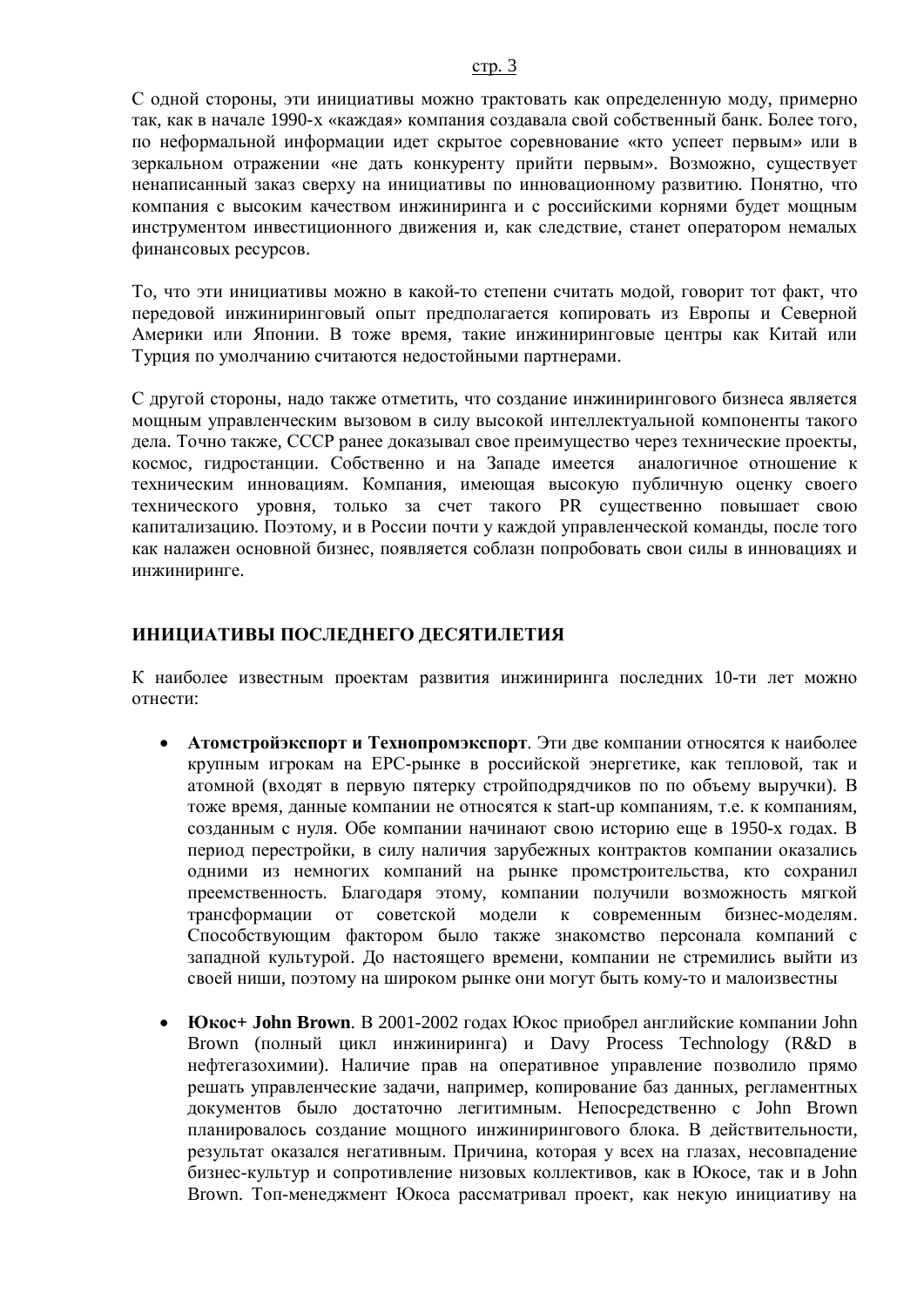будущее плюс как на резервный плацдарм на западе. Поэтому не было жесткого императива на контроль проекта, скажем, также как в проекте по снижению себестоимости добычи и не было понимания достаточности выделяемых ресурсов.

Несмотря на негативный результат, понимаемый как недостижение поставленной цели, проект дал положительные эффекты, которые, возможно, перекрывают затраты. Прежде всего, это генерация новых кадров. На тот период этот проект был наиболее значимым в инжиниринге России, поэтому он притягивал в себя наиболее квалифицированный и активный ресурс. Неординарность задач, масштабность коммуникаций резко развивали персонал проекта, стимулировали их способность к рождению новых идей. Не удивительно, что большинство членов этой команды сейчас продолжают работать в службах инвестирования и строительства в других крупных компаниях.

**Юкос+ Davy Process Technology**. Этот проект, вероятно, можно считать единственным достаточно успешным проектом инкорпорирования западного инновационного опыта в бизнес-культуру России. В течение 2002-2003, менее чем за 2 года в Москве была создана зеркальная копия Davy Process Technology – Yukos R&D Centre. Команда оргпроекта состояла из российских специалистов и работников Davy Process Technology. Руководитель проекта М.Б. Рогачев. В рекордные сроки, за 1 год был выполнен строительный проект. Центр укомплектован самым современным исследовательским оборудованием. Детали инженерного оборудования здания и даже отделка были скопированы с аналога. Успеху проекта также способствовал факторы поголовного знания английского языка среди российского персонала, и опыта работы в западных компаниях или университетах у значительной части персонала.

В настоящее время исследовательская деятельность центра в определенной степени заморожена, что можно считать отдаленным следствием банкротства Юкоса. В тоже время, идеи, родившиеся при создании Yukos R&D Centre, были использованы при создании исследовательского центра СИБУРа НИОСТ в Томске.

- **ВНИПИнефть + CB&I Lummus ABB.** До 2008 года в течение примерно 8 лет были попытки создать из ВНИПИнефти полноценный инжиниринговый бизнес. В частности, в институте было внедрено полноценное 3D проектирование. Тем не менее, институт пока остался скорее проектной организацией, хотя в ряде проектов ВНИПИнефть уже выходит за рамки чистого проектирования, скажем, в проекте ТАНЭКО в Нижнекамске. Причиной неудачи можно считать, что инициатор развития АВВ не имел контрольного пакета и поэтому мог только советовать.
- **Группа Е4.** Формально группа создана за последние 2-3 года после реорганизации РАО ЕЭС. В тоже время в группе собраны активы, в основном созданные еще в советские времена. По объемам выручки, по численности персонала, группа вероятно занимает первое место в России. Само по себе первое место может мало о чем говорить, так как это просто суммарный эффект давно существовавших организаций. В тоже время и ради справедливости необходимо признать, что управленческая команда холдинга ведет агрессивную маркетинговую политику, расширяет свою нишу, активно продвигает ЕРС/ЕРСм контракты.
- **Uhde Дзержинск. ПетроТекнип**. Эти две проектные организации полностью принадлежат западным одноименным компаниям. Долгое время они были просто филиалами материнских компаний для привлечения дешевых инженеров. В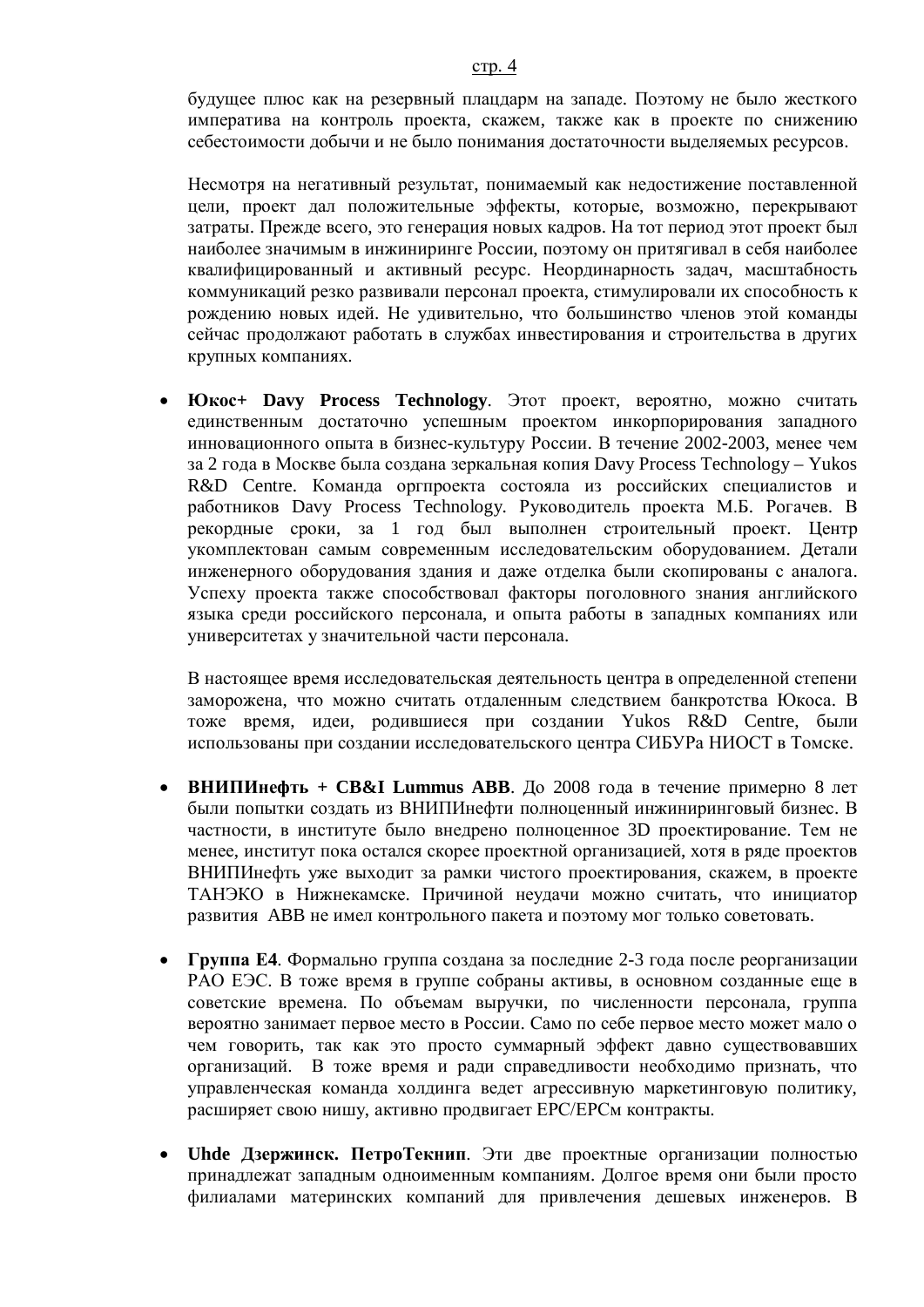последнее время они выходят за эти рамки, но до полноценных ЕРС компаний им еще далеко.

- Лукойл + Глобалстрой-Инжиниринг + Technip. В 2003 году было объявлено о создании совместного предприятия в равных долях между Technip и Лукойл-Нефтегазстрой (прежнее название Глобалстрой-Инжиниринг). Сделка была проведена под эгидой Лукойла. Дальнейшая судьба СП неизвестна. Возможно, Лукойл предпринял эту акцию как противовес инициативе Юкоса+John Brown.
- Газпромбанк + Стройтрансгаз. В 2007 2009 Газпромбанк предпринял усилия по созданию ЕРС-холдинга. Было развито инжиниринговое направление Стройтрансгаз-инжиниринг. Банк приобрел ряд активов. В дальнейшем проект был приостановлен
- **РУСАЛ-Русская инжиниринговая компания (РИК).** Это проект имел все шансы привести к созданию реальной полноценной инжиниринговой компании с самыми значительными объемами и громкими результатами. На пике в 2008 году в компании работало 30 тысяч человек. Компания охватывала весь цикл: НИОКР, инвестирование, реализация, сдача в эксплуатацию, обслуживание. Был реализован проект строительства Хакасского алюминиевого завода с бюджетом \$700 млн и значительной экономией. В стадии реализации находились и более значительные объекты. Сразу после начала кризиса РИК практически исчезла в удивительно короткие сроки. Остались небольшие остатки для поддержки замороженных проектов РУСАЛа. РИК занималась только проектами материнского инвестора, проекты на внешнем рынке отсутствовали. Когда начался кризис, у команды просто не было времени для захвата новых, внешних заказов.

### ДОПУЩЕННЫЕ ОШИБКИ

Сейчас трудно сказать, насколько осознанными были действия топ-менеджмента в прошлые годы при запуске инжиниринговых инициатив, какие конкретные цели они имели в виду, возможно, и не документированные внутри корпорации. Кроме того, как это часто и бывает, опрос участников дает весьма разноречивые мнения о задумках и результатах.

Что можно сказать определенно, это то, что идеи топ-менеджмента находились в следующем спектре решений:

- PR, создать представление о своей компании, как технически развитой или как о технологическом лидере.
- Создать ресурс для выполнения своих проектов, существенно сэкономить на привлечении зарубежных компаний. В период 2002-2008 годов, бывало, что западные компании просили премию и риск-страховку в суммарном размере до 50% за свое участие.
- Создать собственно бизнес либо с целью прибыли, либо с целью перепродажи
- Расширить контакты с западным миром бизнеса.

По-видимому, в то время менеджмент рассматривал все варианты с той или иной степенью возможности и, возможно, был удовлетворен даже при незначительных успехах.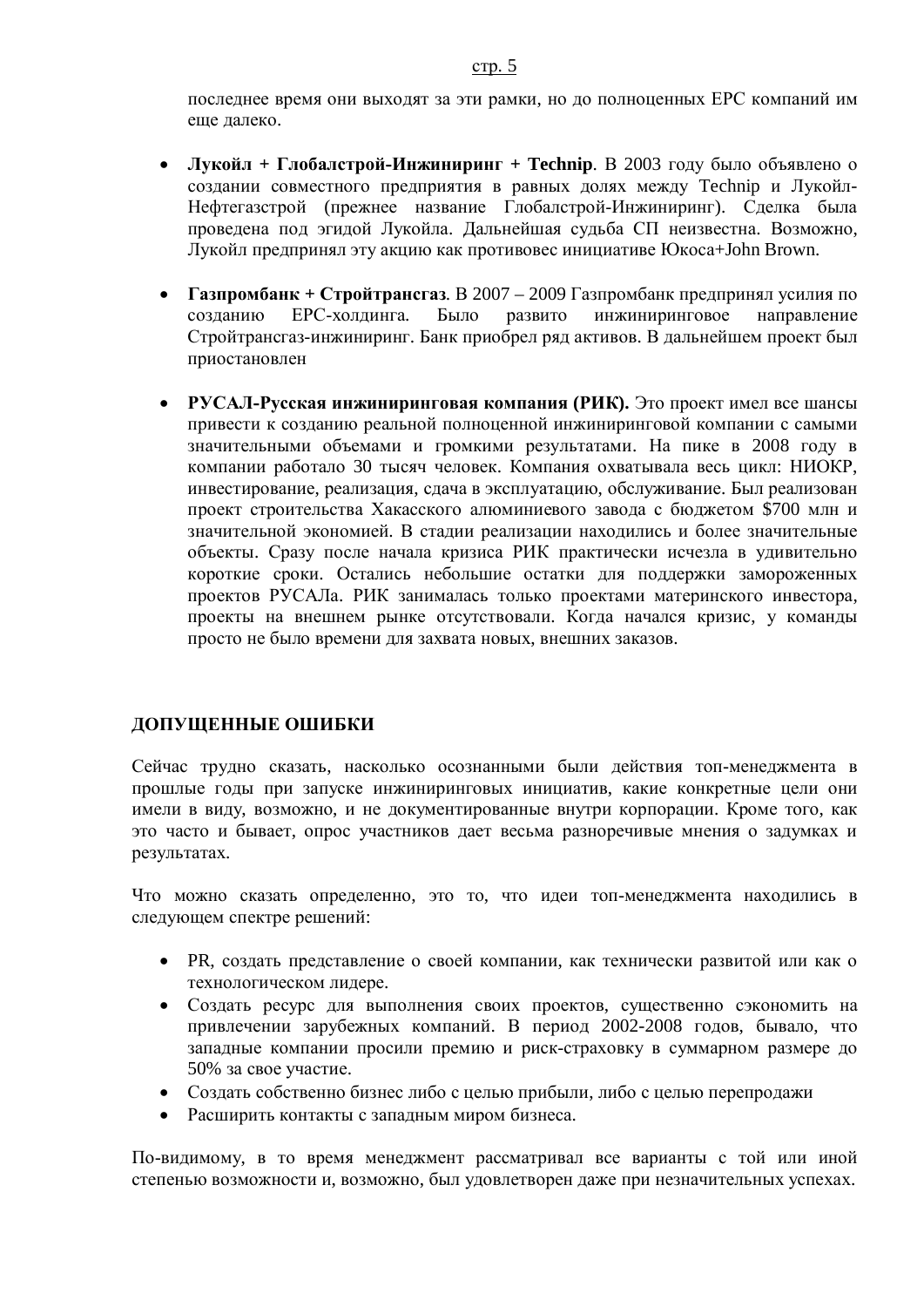#### c<sub>Tp</sub>. 6

В тоже время, если рассматривать эти инициативы с точки зрения создания полноценного бизнеса, то ретроспективно и вполне объективно можно выделить две основные ошибки, вызвавшие неудач инициатив развития инжиниринга в промстроительстве:

- 1. Ошибка в оценке спроса со стороны инвесторов России на комплексные услуги.
- 2. Ошибка в способе реализации инициативы. Отсутствие жестко сформулированных бизнес-целей и, как следствие, отсутствие достаточных атрибутов организационного проекта: команда, сроки, условия и рамки, ресурсы.

Подробнее эти факторы раскрыты далее.

Отсутствие спроса со стороны инвесторов на комплексные услуги В развитии инвестиций в промышленное производство России можно выделить три фазы:

- Фаза А. Период с 1990 по 2000 год. Фактически инвестиции отсутствовали. Была разрушена преемственность управления инвестициями - старая система исчезла, новая не создана.
- Фаза Б. Восстановление инвестиционной активности. Фаза Б зародилась после кризиса 1998 года, когда промышленность стала конкурентоспособной. Завершение фазы следует ожидать в 2010-2015 годах, когда будут введены в эксплуатацию многие крупные объекты и возникнет повод для анализа: «насколько эффективно вложены ресурсы, увеличилась ли прибыль, выросла ли капитализация, повысился ли рейтинг управляющих команд после реализации проектов».
- Фаза В. Появление спроса на профессиональные комплексные услуги, так, как это существует на развитых рынках. По-видимому, эта фаза уже стартовала, но не во всех отраслях. Так в электроэнергетике в силу сильной привязки к производителям оборудования, в силу относительно раннего инвестиционного старта еще в РАО ЕЭС контракты ЕРС/ЕРСм не вызывают удивления. В нефтегазовом секторе ЕРС/ЕРСм контракты пока еще являются исключением.

Сейчас мы в России нахолимся на фазе Б. В этой фазе фокус инвесторов направлен лишь на оптимизацию прямого бюджета проекта. Исторически это понятно. Мы действуем практически с нуля и вновь создаем инвестиционную инфраструктуру. Первое, что очевидно при реализации проекта – уменьшить прямые денежные затраты, отсюда и внимание к прямому бюджету.

Для малых и средних проектов этого может оказаться и достаточным. Для крупных проектов, с бюджетом, скажем, от \$200 млн, фокус только на прямых затратах может оказаться даже вредным для успеха проекта. Необходимо учитывать один из главных проектных параметров - Совокупный Результат Проекта (СРП) или совокупная стоимость проекта, совокупная стоимость владения и т.д. СРП практически не үчитывается при принятии управленческих решений. В СРП, кроме прямого бюджета проекта входят: прибыльность объекта после ввода в эксплуатацию, PR проекта и воздействие на капитализацию инвестора, срок проекта, управление рисками, качество проекта, понимаемое и как качество управленческих действий, и как качество технических решений, в том числе, эффективность обслуживания будущего производства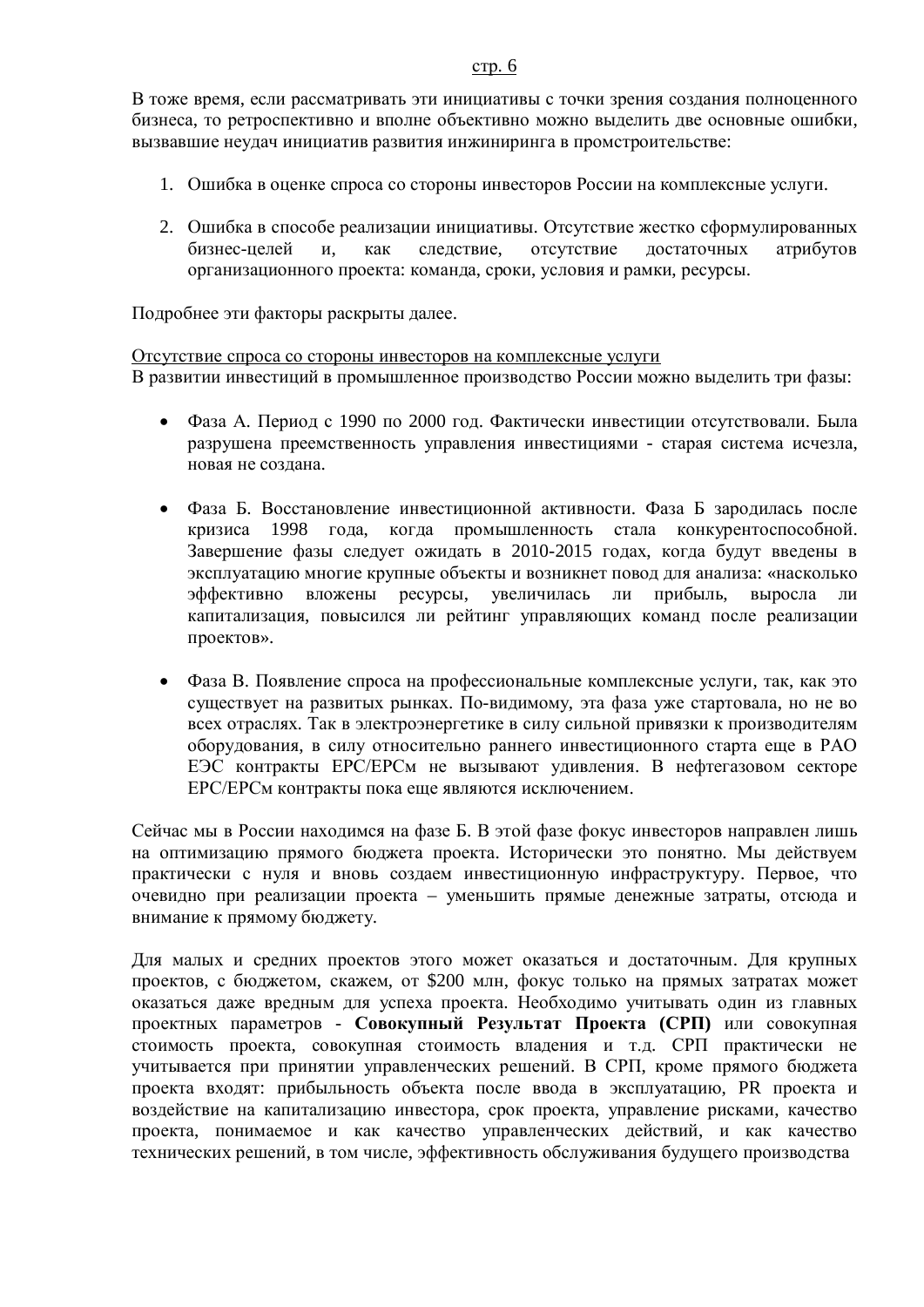Текущее позиционирование приоритетов инвесторов показано далее на полярных диаграммах, как аналогах известного магического треугольника в проектном менеджменте.

В диаграмме используются шесть осей. Вдоль каждой оси от центра откладываем уровень приоритета (фокуса) – чем больше значение, тем больше приоритет.



Именно за счет комплексного управления (формат ЕРС/ЕРСм) можно лостигнуть повышенного СРП. Но спрос на комплексные услуги возникнет после осознания важности этой услуги инвесторами.

К числу ключевых факторов комплексной услуги или работы ЕРС/ЕРСм контрактора относится взаимодействие с лицензиарами (обыкновенно, на полярной диаграмме работа с лицензиаром относится к фактору «качество»). Лицензиар, появляется на старте и в конце проекта (см. схему процесса на следующей странице). Первый раз лицензиар возникает при выборе лицензии и бизнес-схемы. Второй раз, когда илет запуск продукции на завершенной установке. Для крупных проектов, эти события могут оказаться разделенными на 2-5 лет. При отсутствии комплексного контрактора юридическая и техническая связь между этими точками может разорваться. Из-за смены контрагентов, ротации у инвестора-заказчика состава проектной команды отклонения от стартовых условий лицензионного договора могут накапливаться. При наличии ЕРС/ЕРСм контрактора обеспечивается постоянная юридическая ответственность за сохранение условий лицензионного договора. Контрактор принимает документацию от лицензиара на старте ЕРС/ЕРСм контракта (Process Design Package), а затем на финише контракта предоставляет установку лицензиару для выхода на проектную мощность.

Отметим, что в энергетике аналогом технологической лицензии может считаться выбор производителя оборудования.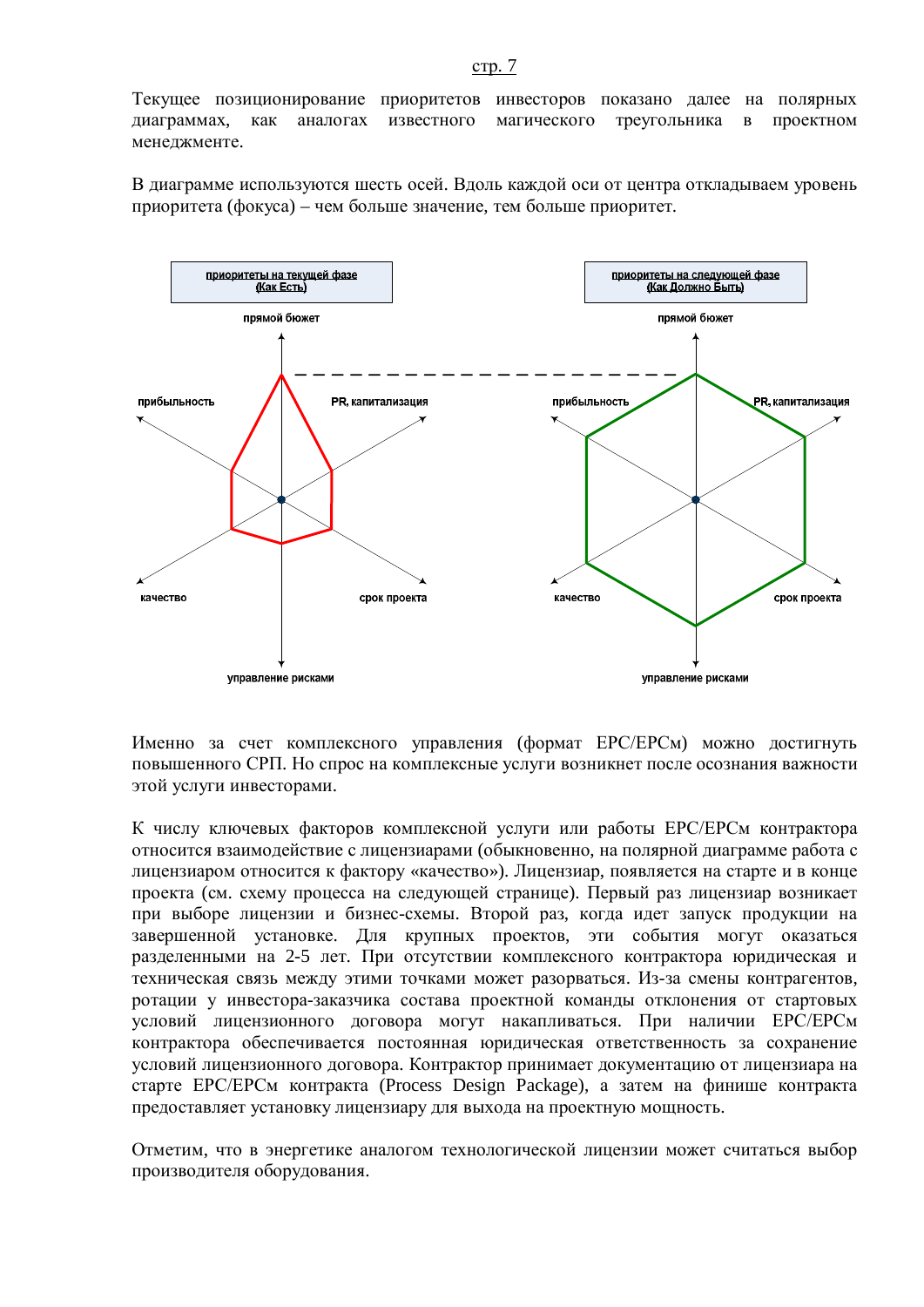

Особо следует подчеркнуть значение управления рисками. Здесь важна этимологическая разница термина «риск». На Западе под риском понимается любое отклонение от первоначального плана, как в позитивную, так и негативную стороны. В России риск исторически понимается как непредвиденное событие, которое нужно объективно принять и предпринять меры по уменьшению последствий, например, «пошел дождь»

Применение ЕРС/ЕРСм услуг может не только повысить СРП, но даже уменьшить прямой бюджет проекта за счет снижения стоимости рисков (понимаемых в западном значении)



### Ошибки в способе реализации

Первоисточником организационных ошибок было отсутствие спроса со стороны инвесторов на комплексные услуги, может быть и не явно осознаваемое. Соответственно, инициативы не имели четкого императива развития бизнеса, понимая под этим стандартные действия при запуске любого нормального бизнеса. По видимому, в большинстве инициатив не было явно прописанного бизнес-плана проекта с очевидными вопросами: что будем продавать, кому будем продавать, какую прибыль получим. Отсутствует информация о наличии полноценных планов реализации проекта. Не было понятных контрактов с командой: что является результатом работы, в какой срок, какие ресурсы выделяются, какие полномочия предоставляются.

В большинстве случаев эти инициативы рождались в виде некоей договоренности между топ-менеджерами и командой инициаторов. Инициативы были своего рода «внутри семейным» делом. Топ-менеджеры видели стратегические выгоды такого бизнеса на